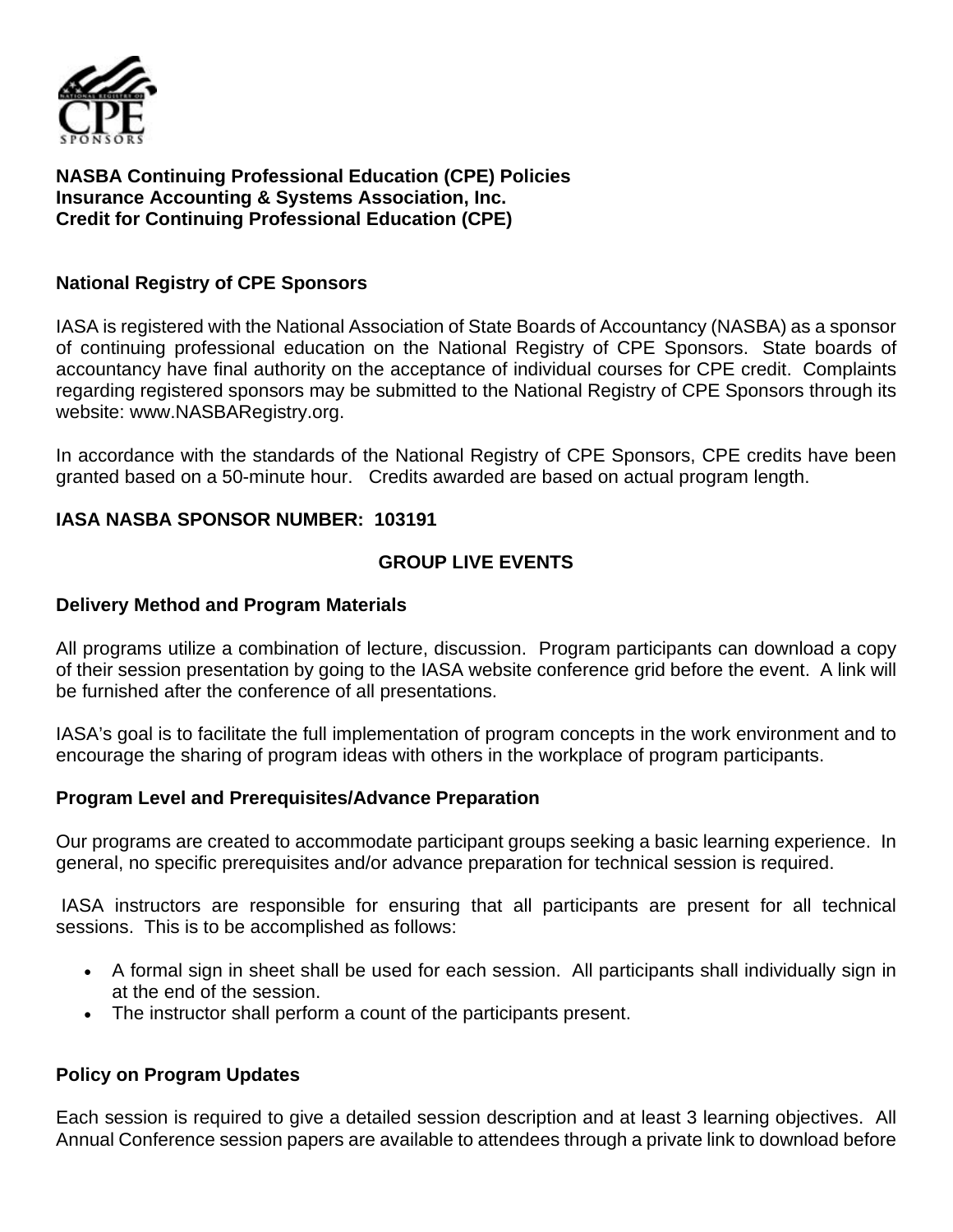and after the event. Session power points are reviewed by the education committee to ensure that all papers are on topic and appropriate for the session

## **Documentation of Participation**

All participants who successfully complete the program will receive documentation of their participation, which includes the following: (1) CPE program sponsor name and contact information; (2) participant's name (if made available); (3) program title; (4) program field(s) of study; (5) date offered or completed; (6) if applicable, location; (7) type of instructional/delivery method used (i.e., group-live; group-internetbased; self-study); (8) amount of CPE credit earned for each field of study; (9) verification by CPE program sponsor representative; (10) National Registry of CPE Sponsors identification number; and (11) time statement reading "In accordance with the standards of the National Registry of CPE Sponsors, CPE credits have been granted based on a 50-minute hour.

### **Record Retention**

Insurance Accounting & Systems Association, Inc. will retain all records related to the program for a minimum period of five years from the program date. These records will include:

- (1) Program outline/materials
- (2) Records of participation

(3) Date(s) and location(s) of presentation(s) or period during which program was available for purchase

- (4) Number of credits earned by participants
- (5) Results of program evaluations
- (6) Instructors, discussion leaders or program authors names and credentials

Through the initial registration process each attendee confirms the planned education sessions they have selected. Once they arrive at the conference they receive their badge with their full agenda for the conference based upon their prior pre-selected and screened sessions. As each technical session is conducted a mandatory sign up form is completed which each attendee is required to complete. Instructors collect the forms at the end of each program and submit them to IASA. These forms are retained in the IASA International Office for spot audit purposes. Session Attendance Verification sheets are separately completed by each attendee, which show the sessions they actually attended. These forms are signed by the attendee, submitted to IASA and are used as the basis for creation of CPE certificates.

A moderator oversees each technical session.

### **Evaluation Forms**

Evaluation Forms are passed out at each session for the attendees to put their comments and suggestions. I have attached a copy of an evaluation form however after the conference our evaluation forms are tallied and put into an Excel Database for our Education Committee, Board and Speakers to review. After all entries are put in the database the paper is recycled. We have just started doing the evaluations online through a conference app. A person signs in with their id and password and completes the evaluations for each session attended. They still have to sign in at the end of the session.

### **Complaint Resolution**

Any complaints should be directed to IASA using any of the following contact methods: Office Telephone: (919) 489-0991 Tricia Stillman or e-mail: *info@iasa.org* US Mail: IASA, PO Box 51340, Durham NC 27717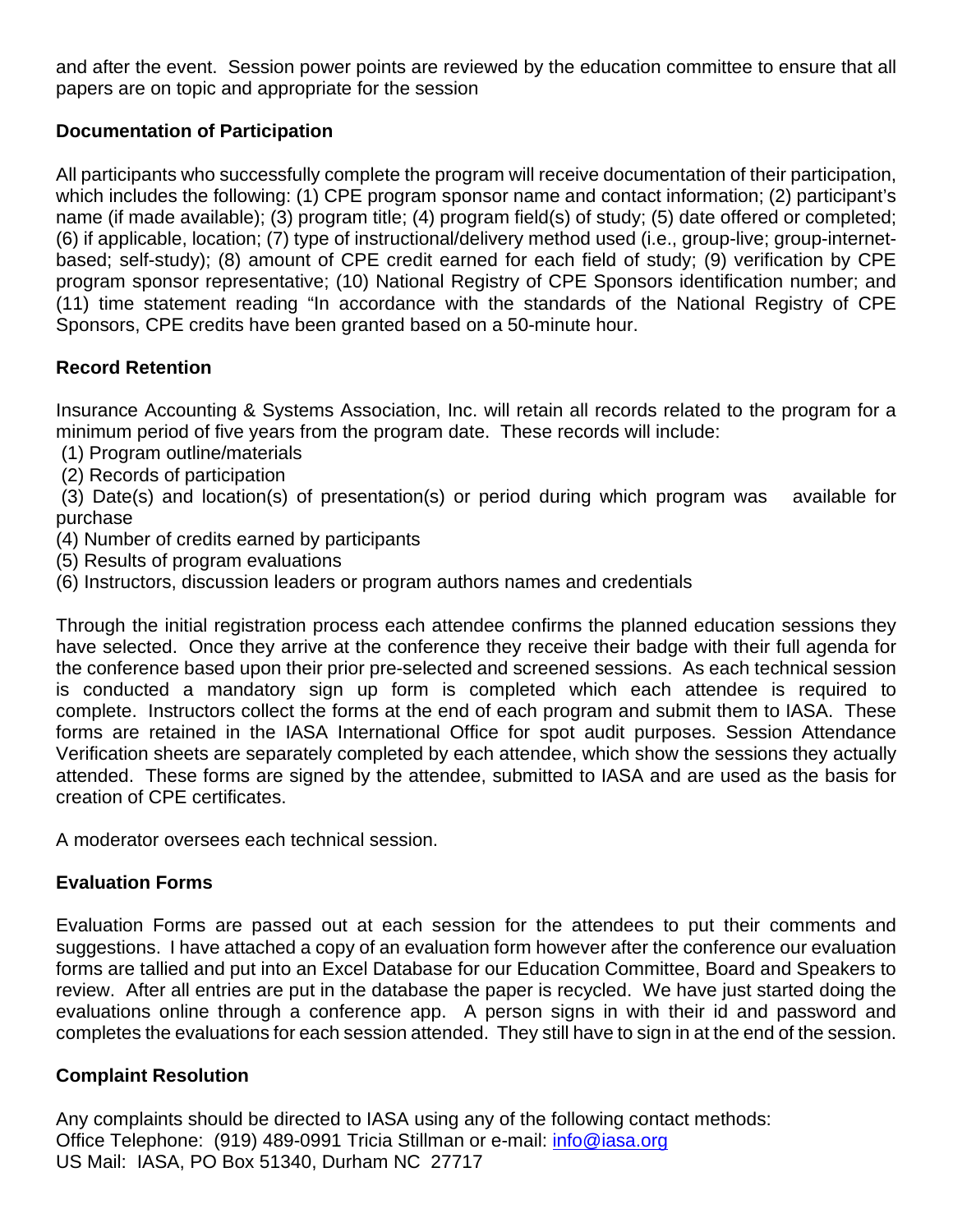In addition, Insurance Accounting and Systems Association, Inc. is registered with NASBA as a sponsor of continuing professional education on the National Registry of CPE Sponsors. Complaints regarding registered sponsors may be addressed to the National Registry of CPE Sponsors, 150 Fourth Avenue North, Suite 700, Nashville, TN, 37219-2417. Website: www.nasba.org.

For more information regarding administrative policies such as complaint and refund, please contact our office at 919/489-0991.

### **Refunds**

IASA gives adequate time for cancellations before the event. Cancellations will result in a cancellation fee of registrant and/or guests. No refunds will be given after noted cancellation date on Registration form. Any special circumstances for refunds should be sent to:

IASA PO Box 51340 Durham, NC 27717 Attn: Angie Gurganus or e-mailed to agurganus@iasa.org

### **Further Information and Program Registration**

For any further information on any IASA programs or to obtain information on registering for sponsoring our programs, please contact IASA directly as follows:

Office Telephone: (919)489-0991 e-mail: info@iasa.org

CPE Follow-up: agurganus@iasa.org Speaking Opportunities: tstillman@iasa.org Sponsorships: cgunkel@iasa.aorg Or visit our website: www.iasa.org and click on Events

# **IASA WEBINARS – GROUP INTERNET BASED**

# **RECORD RETENTION**

Insurance Accounting & Systems Association will retain all records related to the program for a minimum period of five years from the program date. These records will include:

- (1) Program outline/materials
- (2) Records of participation
- (3) Date(s) and location(s) of presentation(s) or period during which program was available for purchase
- (4) Number of credits earned by participants
- (5) Results of program evaluations
- (6) Instructors, discussion leaders or program authors names and credentials;

# **REFUNDS/SEMINAR CANCELLATION POLICY**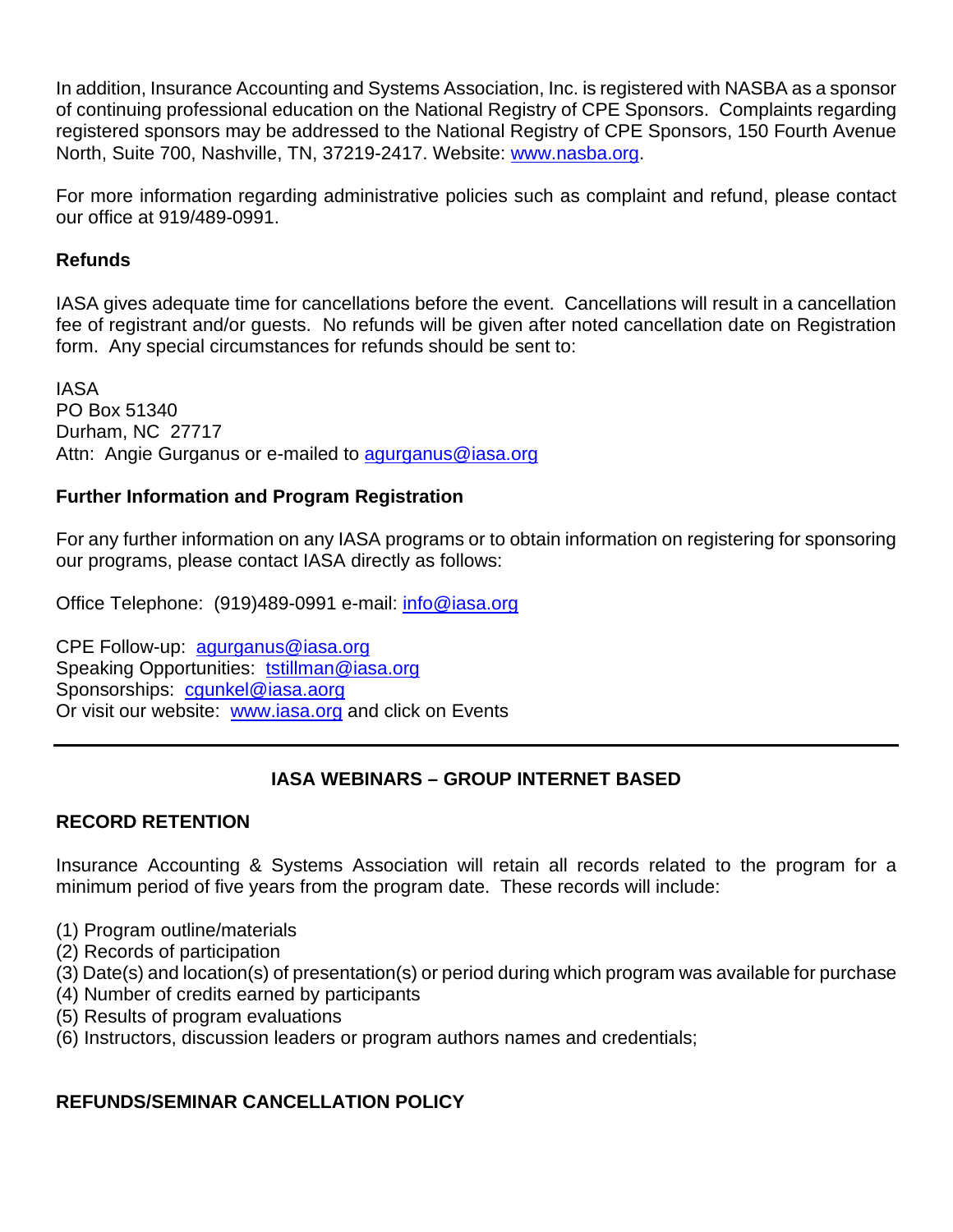Seminar registration fees are fully refundable up to five (5) business days prior to the actual event date. Cancellations need to be submitted in writing to: tstillman@iasa.org

### **Complaint Resolution**

For information regarding administrative policies such as complaint & refund, please contact our office at 919/489-0991.

### **Program Update Policy**

To gain the knowledge required to prepare the update seminar, presenters are required to attend all National NAIC Meetings and also must participate in NAIC conference calls as they relate to the content of the update seminar. Once the Update Webinar material is prepared, it is then submitted for peer review to our regulatory experts. Any necessary adjustments are then made to ensure the information is accurate and timely.

#### **Records of Participation**

IASA works with a professional webinar provider, ON24 that provides tracking options as part of its services. We will track attendance through email address and will be able to track who (what email address) is on the call at the beginning, and the length of time on the call. We will also push out 6 polling questions throughout the 2-hour course and will be able to track responses. CPE certificates will then be awarded, as earned, to those who participate.

#### **Evaluation Form-Group Internet Based**

Each Attendee will receive an evaluation sheet at the end of the webinar. The Evaluation will contain the following information. All information will be tallied and inserted on an Excel spreadsheet for committee review.

Program Title If applicable, program instructor Program Date Participant name (optional)

Instruction: Please comment on all of the following evaluation points for this program and assign a number grade, using a 1-5 scale, with 5 as the highest.

- 1. Were the stated learning objectives met?
- 2. If applicable, were prerequisite requirements appropriate?
- 3. Were program materials accurate?
- 4. Were program materials relevant and did they contribute to the achievement of the learning objective?
- 5. Was the time allotted to the learning activity appropriate?
- 6. If applicable, were the individual instructors effective?
- 7. Were the facilities and/or technological equipment appropriate?
- 8. Were the handout and/or advance preparation materials satisfactory?
- 9. Were the audio and visual materials effective?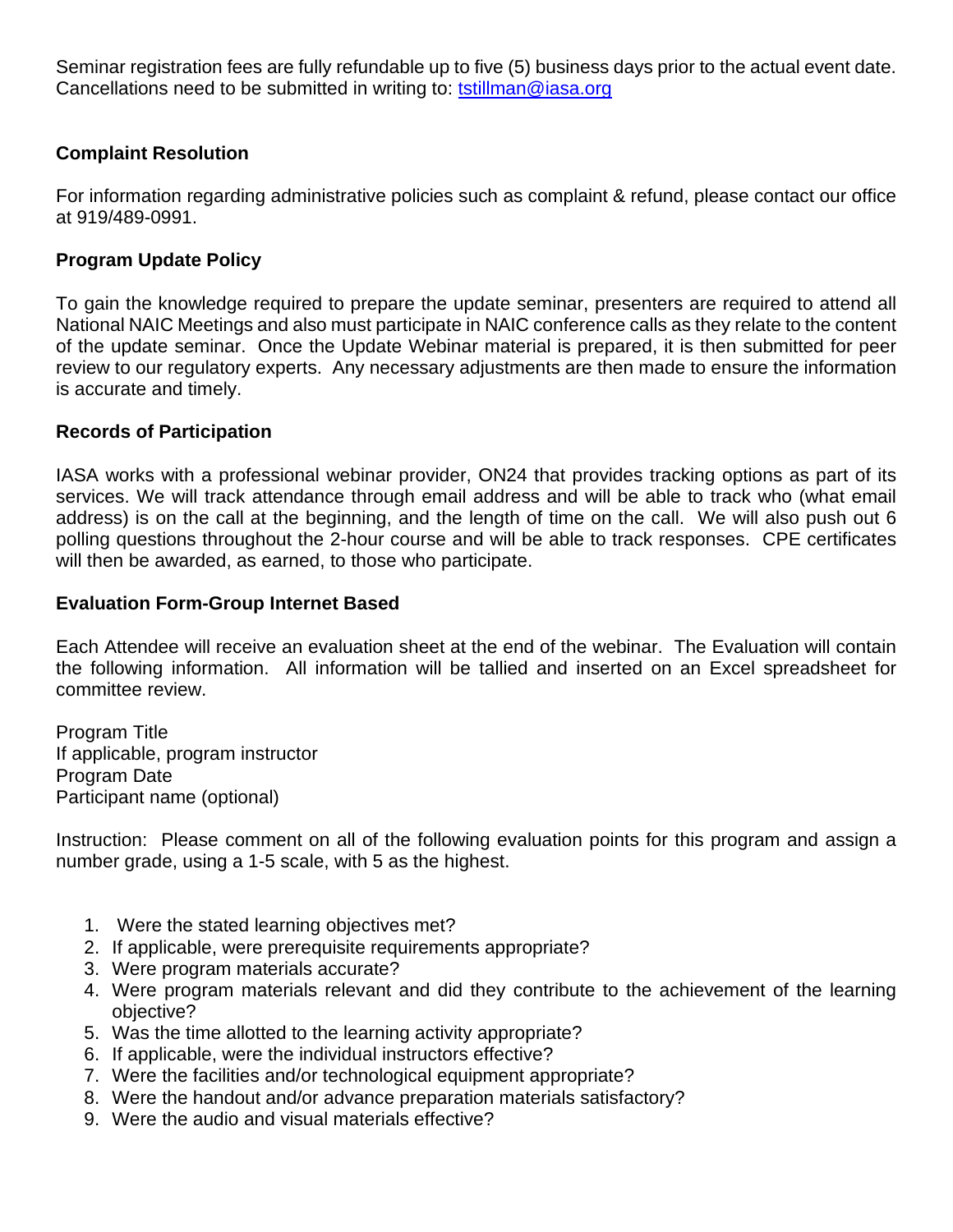## **QAS Self Study**

### **QAS Self Study - Up to 4 programs in the year**

**Review Questions**: Polling questions conducted during the live event will be considered review questions for the self-study course and will be conducted randomly throughout the program, with a minimum of three review questions incorporated.

**Final Examination**: Participants of self-study programs are required to successfully complete a final examination with a minimum passing grade of at least 75% before receiving CPE credit for the course. At least five questions per CPE credit will be included on the final examination. There are no limits to the number of times that a participant can take the examination.

### **Record Retention Policy:**

Insurance Accounting & Systems Association, Inc. will retain all records related to the program for a minimum period of five years from the program date. These records will include:

- (1) Program outline/materials
- (2) Records of participation
- (3) Date(s) and location(s) of presentation(s) or period during which program was available for purchase
- (4) Number of credits earned by participants
- (5) Results of program evaluations
- (6) Instructors, discussion leaders or program authors names and credentials.

A list of our program offerings will be displayed on our website.

Through the initial online registration process each attendee confirms their request for CPE for the QAS Self Study Program selected. Upon completion of registration the attendee will be granted access to the self-study course. Instructor's names and credentials are provided and retained via the course presentation. Surveys are conducted via survey widget and survey responses are retained in post event reporting. Survey results are retained electronically in the IASA International Office for spot audit purposes and reviewed by IASA's committees for future offerings. Session Attendance is verified via post event reporting which is maintained electronically and verifying all CPE requirements are met. CPE certificates are generated via a certification widget in the ON24 webinar software upon completion of requirements.

### **Refund Policy:**

Currently QAS Self Study courses are free and available to IASA members only as a part of member benefit.

In the event that these are offered for purchase refunds would be made in the event of technology issues causing the attendee to not be able to complete the course. Any special circumstances for refunds should be sent to: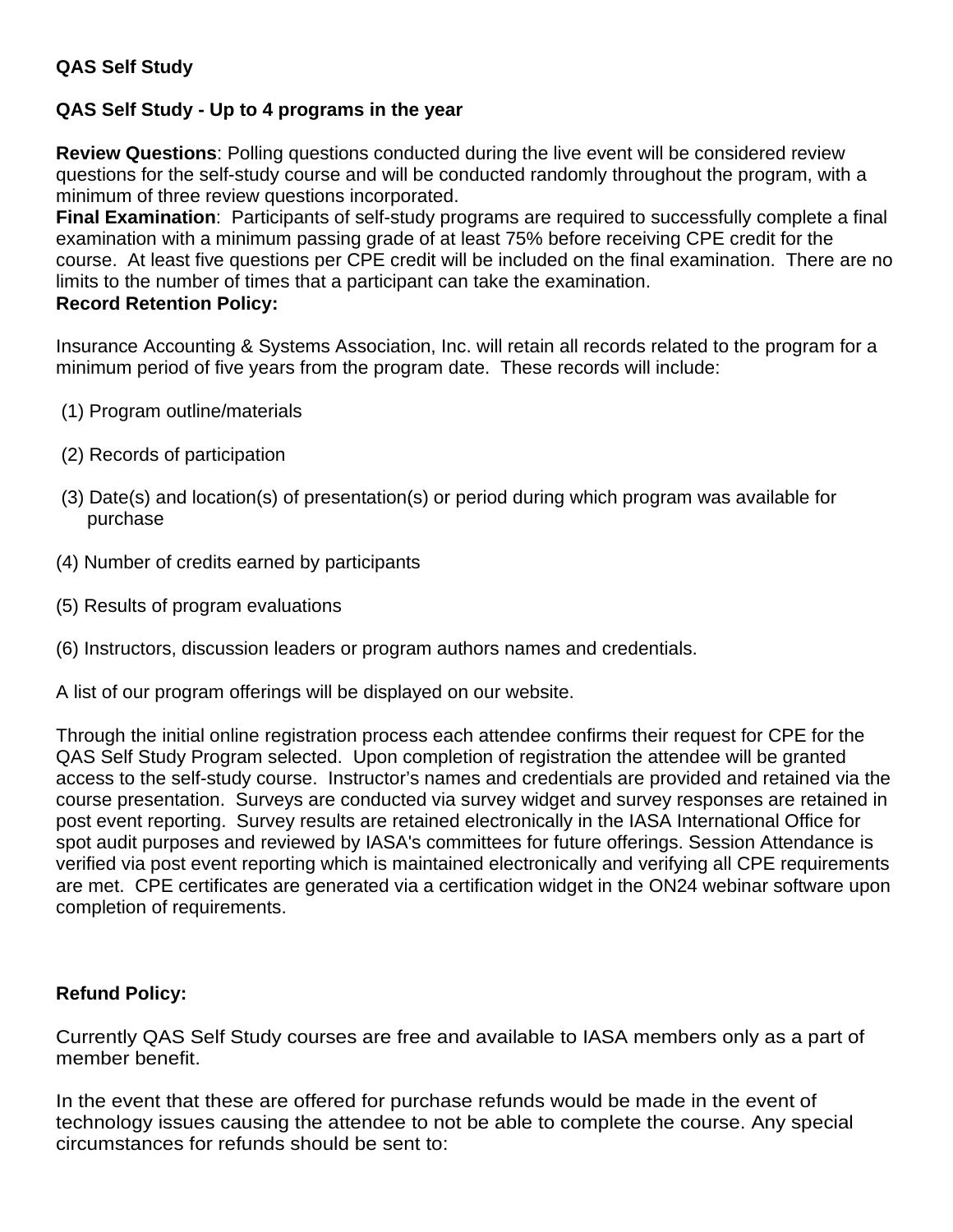IASA PO Box 51340 Durham, NC 27717 Attn: Tricia Stillman or email at tstillman@iasa.org

### **Cancellation Policy:**

QAS self-study courses are not live events and are available only to members at no charge and do not require a cancellation policy.

For more information regarding administrative policies such as complaint and refund, please contact our office at 919-489-0991.

## **Complaint Resolution Policy:**

Any complaints should be directed to IASA using any of the following contact methods: Office Telephone: (919) 489-0991 ext. 202 Tricia Stillman or e-mail: tstillman@iasa.org US Mail: IASA, PO Box 51340, Durham NC 27717

In addition, Insurance Accounting and Systems Association, Inc. is registered with NASBA as a sponsor of continuing professional education on the National Registry of CPE Sponsors. Complaints regarding registered sponsors may be addressed to the National Registry of CPE Sponsors, 150 Fourth Avenue North, Suite 700, Nashville, TN, 37219-2417. Website: www.NASBARegistry.org.

For more information regarding administrative policies such as complaint and refund, please contact our office at 919/489-0991.

# **Course Update Policy:**

Each QAS Self Study course is required to give a detailed session description and at least 3 learning objectives. A presenter bio is included in each course presentation. Presentations are available in pdf format prior to logging in to the course. There are no program prerequisites or advanced preparation required. The program level will be a basic overview on the subject matter, which will be detailed in the promotional material. The webinar delivery method is primarily presentation-based with a presenter or presenters skilled in the subject matter. Each webinar provides an opportunity for Q&A. The "Field of Study" includes Accounting, Computer Software & Applications, Personal Development, Information Technology, Economics, Specialized Knowledge, Behavioral Ethics and Taxes. 1 CPE credit is awarded for each 50 minutes of presentation time. Courses whose content changes frequently will be reviewed annually by a subject matter expert. Courses whose content changes less frequently will be reviewed once every two years.

### **Program Content and Knowledge level equate to background of intended Participants**

All studies state whether the knowledge level is a basic overview or advanced. No prerequisite is required for the self-study programs that are offered and this will be displayed on our website.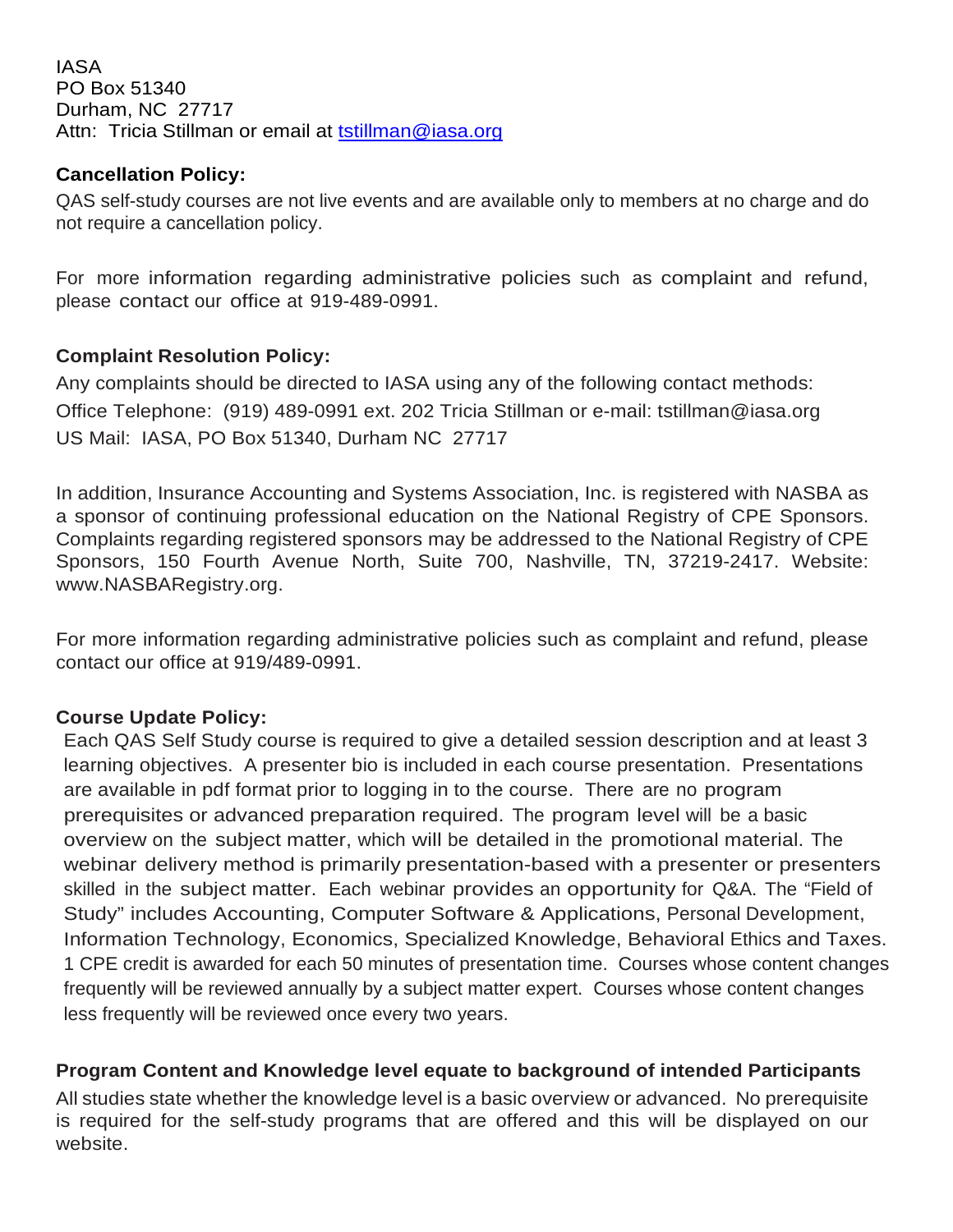The "Field of Study" includes Accounting, Auditing, Personal Development, Information Technology, Economics, Computer Software & Applications, Specialized Knowledge, Behavioral Ethics and Taxes.

### **Evaluation Survey:**

### **Evaluation -QAS Self Study**

Program Title: Name of program instructor:<br>Program Date:

Participant name (optional):

Instruction: Please comment on all of the following evaluation points for this program and assign a number grade, using a 1-5 scale, with 5 as the highest.

- 1. Were the stated learning objectives met?
- 2. If applicable, were prerequisite requirements appropriate?
- 3. Were program materials accurate?
- 4. Were program materials relevant and did they contribute to the achievement of the learning objective?
- 5. Was the time allotted to the learning activity appropriate?
- 6. If applicable, were the individual instructors effective?
- 7. Were the facilities and/or technological equipment appropriate?
- 8. Were the handout and/or advance preparation materials satisfactory?
- 9. Were the audio and visual materials effective?

All NASBA mandatory question are included on IASA surveys. IASA includes additional questions for the purpose of planning future events. The survey is mandatory and provided at the end of the selfstudy course via survey widget.

#### \_\_\_\_\_\_\_\_\_\_\_\_\_\_\_\_\_\_\_\_\_\_\_\_\_\_\_\_\_\_\_\_\_\_\_\_\_\_\_\_\_\_\_\_\_\_\_\_\_\_\_\_\_\_\_\_\_\_\_\_\_\_\_\_\_\_ **NASBA REQUIREMENTS TO USE IASA SPONSOR ID**

**In order to receive Continuing Education Credits the following is required by NASBA. You must include these items on printed material or on your web page or registration form. This information does not have to be all together.**



IASA is registered with the National Association of State Boards of Accountancy (NASBA) as a sponsor of continuing professional education on the National Registry of CPE Sponsors. State boards of accountancy have final authority on the acceptance of individual courses for CPE credit. Complaints regarding registered sponsors may be submitted to the National Registry of CPE Sponsors through its website: www.NASBARegistry.org.